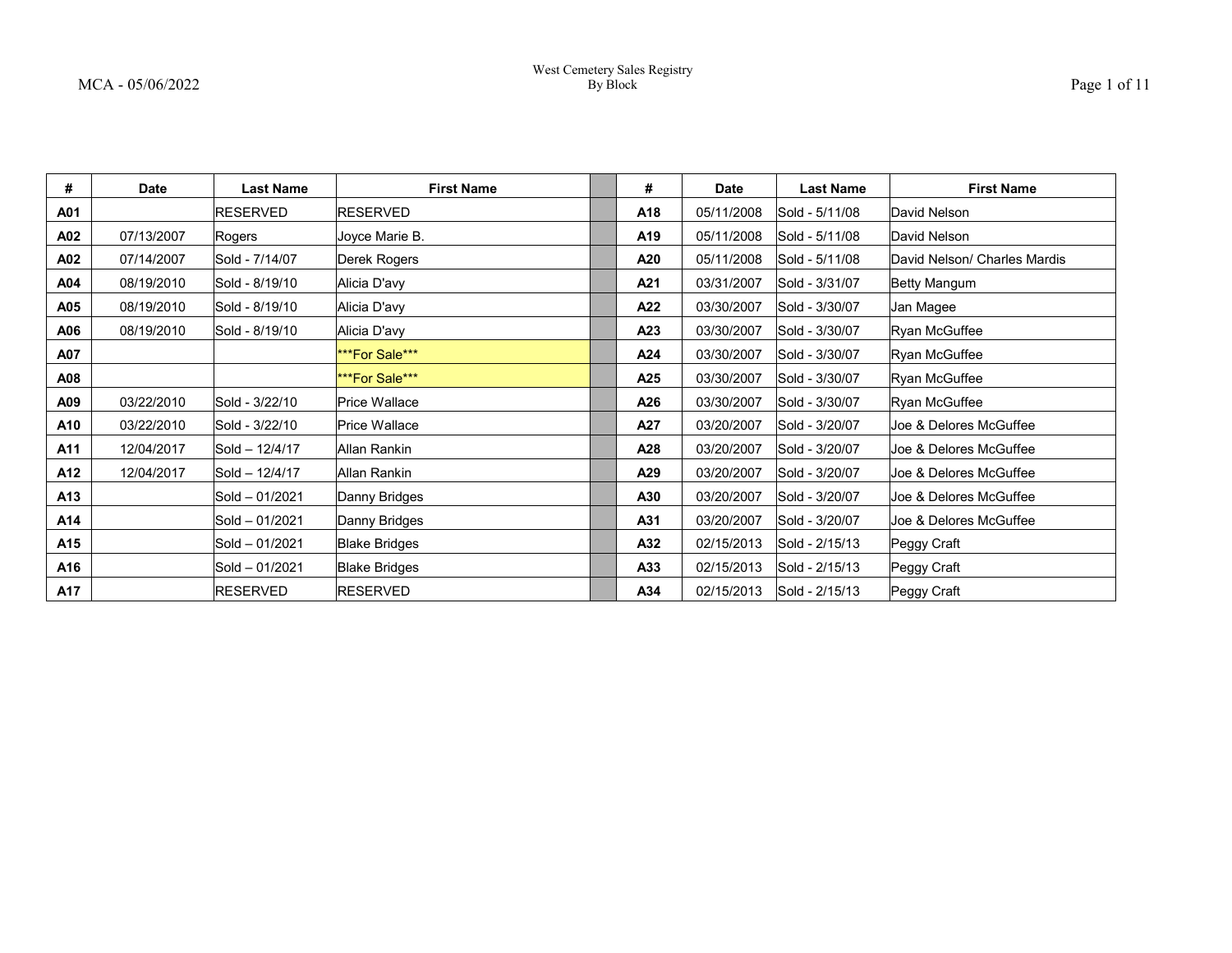| $2a$ or $\alpha$ |  |  |
|------------------|--|--|
|                  |  |  |

| #          | <b>Date</b> | <b>Last Name</b> | <b>First Name</b>                        | #          | <b>Date</b> | <b>Last Name</b> | <b>First Name</b>          |
|------------|-------------|------------------|------------------------------------------|------------|-------------|------------------|----------------------------|
| <b>B01</b> | 10/25/2017  | Sold - 10/25/17  | Carrol Rook                              | <b>B18</b> | 05/18/2008  | Sold - 5/18/08   | Perry Lee                  |
| <b>B02</b> | 10/25/2017  | Sold - 10/25/17  | William Rook                             | <b>B19</b> | 05/18/2008  | Sold - 5/18/08   | Perry Lee                  |
| <b>B03</b> | 01/23/2006  | Sold - 1/23/06   | Audell Williamson                        | <b>B20</b> | 05/18/2008  | Sold - 5/18/08   | Perry Lee                  |
| <b>B04</b> | 01/23/2006  | Sold - 1/23/06   | Audell Williamson                        | <b>B21</b> | 05/18/2008  | Sold - 5/18/08   | Perry Lee                  |
| <b>B05</b> | 07/21/2021  | Sold - 7/27/21   | Charles Langley                          | <b>B22</b> | 05/18/2008  | Sold - 5/18/08   | Perry Lee                  |
| <b>B06</b> | 07/21/2021  | Sold - 7/27/21   | Charles Langley                          | <b>B23</b> | 05/18/2008  | Sold - 5/18/08   | Perry Lee                  |
| <b>B07</b> |             |                  | <b>***For Sale***</b>                    | <b>B24</b> | 05/18/2008  | Sold - 5/18/08   | Perry Lee                  |
| <b>B08</b> | 11/07/2009  | Sold - 11/7/09   | Cinde Walker/ Benjamin Steven Ruffin III | <b>B25</b> | 05/18/2008  | Sold - 5/18/08   | Perry Lee                  |
| <b>B09</b> |             |                  | <b>***For Sale***</b>                    | <b>B26</b> | 05/18/2008  | Sold - 5/18/08   | Perry Lee                  |
| <b>B10</b> |             |                  | <b>***For Sale***</b>                    | <b>B27</b> | 05/18/2008  | Sold - 5/18/08   | Perry Lee                  |
| <b>B11</b> | 02/06/2012  | Sold - 2/6/12    | Pete Walker                              | <b>B28</b> |             |                  | <b>***For Sale***</b>      |
| <b>B12</b> | 02/06/2012  | Sold - 2/6/12    | Pete Walker                              | <b>B29</b> |             |                  | ***For Sale***             |
| <b>B13</b> |             | Sold - 12/2020   | Jan Magee                                | <b>B30</b> | 05/01/2012  | Sold - 5/1/12    | Charlie & Peggy Williamson |
| <b>B14</b> |             | Sold - 12/2020   | Jan Magee                                | <b>B31</b> | 05/01/2012  | Sold - 5/1/12    | Charlie & Peggy Williamson |
| <b>B15</b> |             | Sold - 12/2020   | Jan Magee                                | <b>B32</b> |             |                  | <b>***For Sale***</b>      |
| <b>B16</b> |             | Sold - 12/2020   | Jan Magee                                | <b>B33</b> |             |                  | ***For Sale***             |
| <b>B17</b> |             | Sold - 12/2020   | Jan Magee                                | <b>B34</b> |             |                  | <b>***For Sale***</b>      |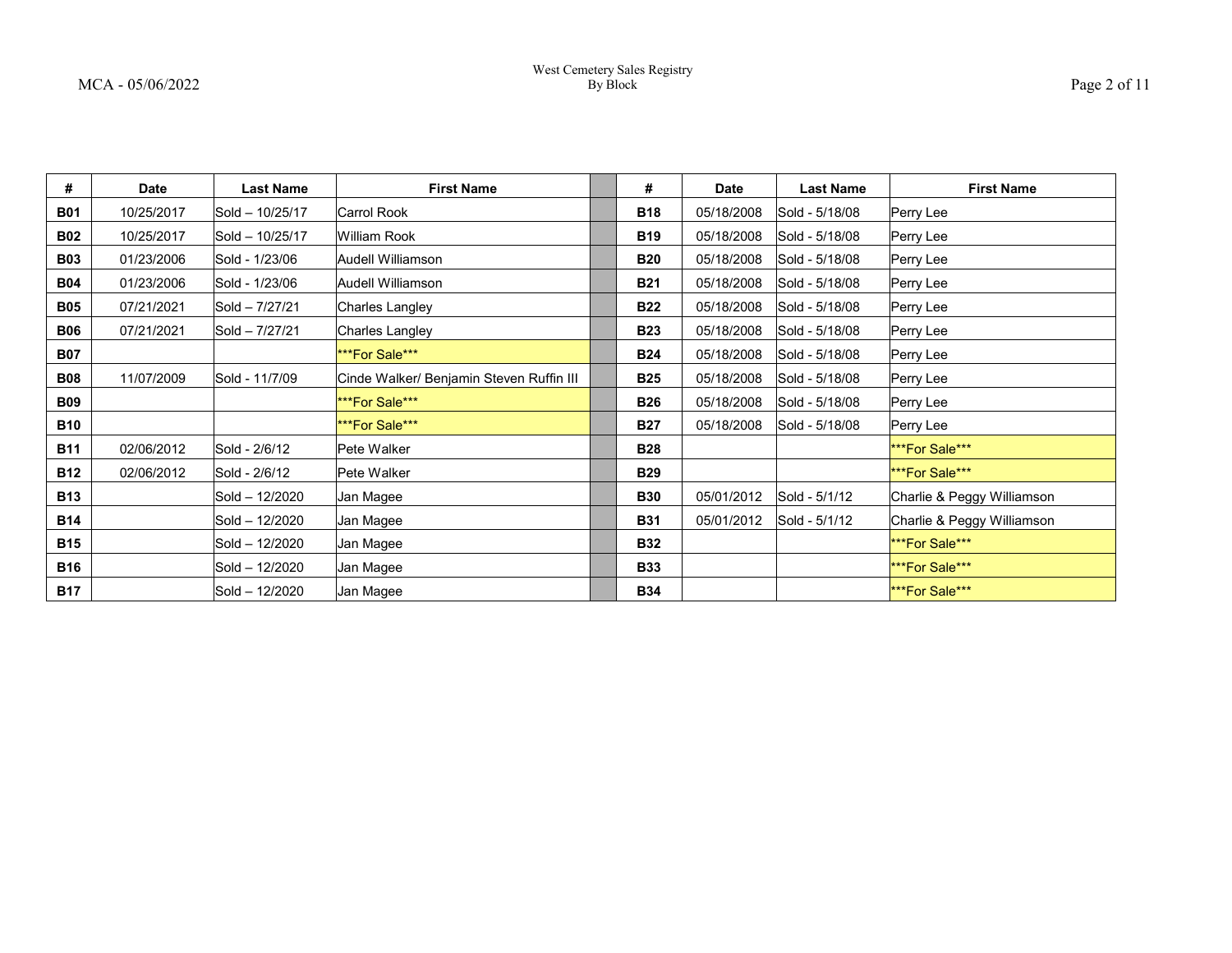| #               | <b>Date</b> | <b>Last Name</b> | <b>First Name</b>                 | #               | <b>Date</b> | <b>Last Name</b> | <b>First Name</b>            |
|-----------------|-------------|------------------|-----------------------------------|-----------------|-------------|------------------|------------------------------|
| <b>C01</b>      | 04/13/2007  | Sold - 4/13/07   | Maurice Knight                    | C <sub>18</sub> | 06/30/2008  | Sold - 6/30/08   | Tom & Jane Layton            |
| CO <sub>2</sub> | 04/13/2007  | Sold - 4/13/07   | Maurice Knight                    | C <sub>19</sub> | 06/30/2008  | Sold - 6/30/08   | Tom & Jane Layton            |
| CO <sub>3</sub> | 04/13/2007  | Sold - 4/13/07   | Maurice Knight                    | C <sub>20</sub> | 06/30/2008  | Sold - 6/30/08   | Tom & Jane Layton            |
| CO <sub>4</sub> | 10/18/2007  | Knight           | Maurice J.                        | C <sub>21</sub> | 06/30/2008  | Sold - 6/30/08   | Tom & Jane Layton            |
| C <sub>05</sub> | 04/13/2007  | Sold - 4/13/07   | Maurice Knight                    | C <sub>22</sub> | 06/30/2008  | Sold - 6/30/08   | Tom & Jane Layton            |
| C06             |             |                  | ***For Sale***                    | C <sub>23</sub> | 06/30/2008  | Sold - 6/30/08   | Tom & Jane Layton            |
| <b>C07</b>      |             |                  | Sold - Cynthia May Sullivan       | C <sub>24</sub> |             |                  | <b>***For Sale***</b>        |
| C08             |             |                  | Sold - Cynthia May Sullivan       | C <sub>25</sub> |             |                  | <b>***For Sale***</b>        |
| C <sub>09</sub> |             | Sold - 11/26/21  | Sold – Cynthia May Sullivan       | C <sub>26</sub> |             | Sold - 11/26/21  | Sold-Robert Thomas Sullivan  |
| C10             |             | Sold - 11/26/21  | Sold - Cynthia May Sullivan/Tommy | C <sub>27</sub> |             | Sold - 11/26/21  | Sold-Robert Thomas Sullivan  |
| C11             |             | Sold - 11/26/21  | Sold - Todd Jackson Sullivan      | C <sub>28</sub> |             | Sold - 11/26/21  | Sold – Jodi Sullivan Grayson |
| C12             |             | Sold - 11/26/21  | Sold - Todd Jackson Sullivan      | C <sub>29</sub> |             | Sold - 11/26/21  | Sold - Jodi Sullivan Grayson |
| C13             |             |                  | ***For Sale***                    | C30             |             |                  | <b>***For Sale***</b>        |
| C <sub>14</sub> |             |                  | ***For Sale***                    | C31             |             |                  | <b>***For Sale***</b>        |
| C <sub>15</sub> |             |                  | ***For Sale***                    | C32             |             |                  | <b>***For Sale***</b>        |
| C16             |             |                  | ***For Sale***                    | C33             |             |                  | <b>***For Sale***</b>        |
| C17             |             |                  | ***For Sale***                    | C34             |             |                  | <b>***For Sale***</b>        |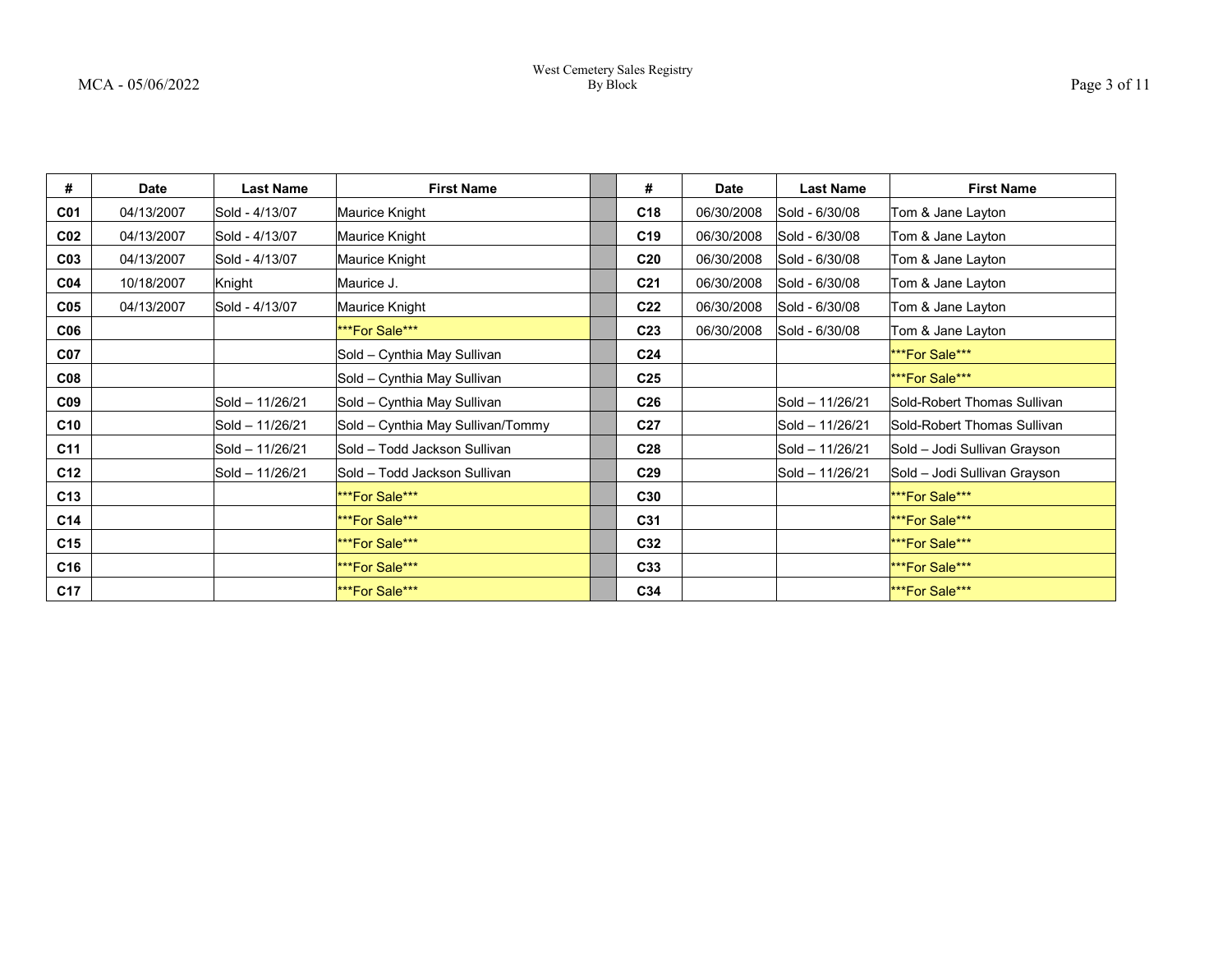| #               | <b>Date</b> | <b>Last Name</b> | <b>First Name</b>     | #               | Date       | <b>Last Name</b> | <b>First Name</b>     |
|-----------------|-------------|------------------|-----------------------|-----------------|------------|------------------|-----------------------|
| <b>D01</b>      | 01/13/2006  | Sold - 01/13/06  | M D Dear              | D18             | 03/06/2012 | Sold - 3/6/12    | Garth Nichols         |
| <b>D02</b>      | 01/13/2006  | Sold - 01/13/06  | M D Dear              | D <sub>19</sub> | 03/06/2012 | Sold - 3/6/12    | Garth Nichols         |
| <b>D03</b>      | 02/05/2014  | Sold - 2/5/14    | Jerry Smith           | <b>D20</b>      | 03/06/2012 | Sold - 3/6/12    | Garth Nichols         |
| <b>D04</b>      | 02/05/2014  | Sold - 2/5/14    | Jerry Smith           | D <sub>21</sub> | 03/06/2012 | Sold - 3/6/12    | <b>Garth Nichols</b>  |
| <b>D05</b>      | 01/09/2018  | Sold - 1/9/18    | Jeannie Gary          | <b>D22</b>      |            |                  | ***For Sale***        |
| <b>D06</b>      | 01/09/2018  | Sold - 1/9/18    | Jeannie Gary          | D <sub>23</sub> |            |                  | <b>***For Sale***</b> |
| <b>D07</b>      |             |                  | ***For Sale***        | D <sub>24</sub> |            |                  | <b>***For Sale***</b> |
| <b>D08</b>      |             |                  | ***For Sale***        | D <sub>25</sub> |            |                  | <b>***For Sale***</b> |
| <b>D09</b>      |             |                  | <b>***For Sale***</b> | <b>D26</b>      |            |                  | ***For Sale***        |
| D10             |             |                  | ***For Sale***        | <b>D27</b>      |            |                  | ***For Sale***        |
| D11             |             |                  | <b>***For Sale***</b> | <b>D28</b>      |            |                  | <b>***For Sale***</b> |
| D12             |             |                  | ***For Sale***        | D <sub>29</sub> |            |                  | <b>***For Sale***</b> |
| D <sub>13</sub> |             |                  | ***For Sale***        | <b>D30</b>      |            |                  | <b>***For Sale***</b> |
| D14             |             |                  | ***For Sale***        | D31             |            |                  | <b>***For Sale***</b> |
| D15             |             |                  | ***For Sale***        | D32             |            |                  | <b>***For Sale***</b> |
| D16             |             |                  | ***For Sale***        | D33             |            |                  | <b>***For Sale***</b> |
| <b>D17</b>      |             |                  | <b>***For Sale***</b> | D34             |            |                  | <b>***For Sale***</b> |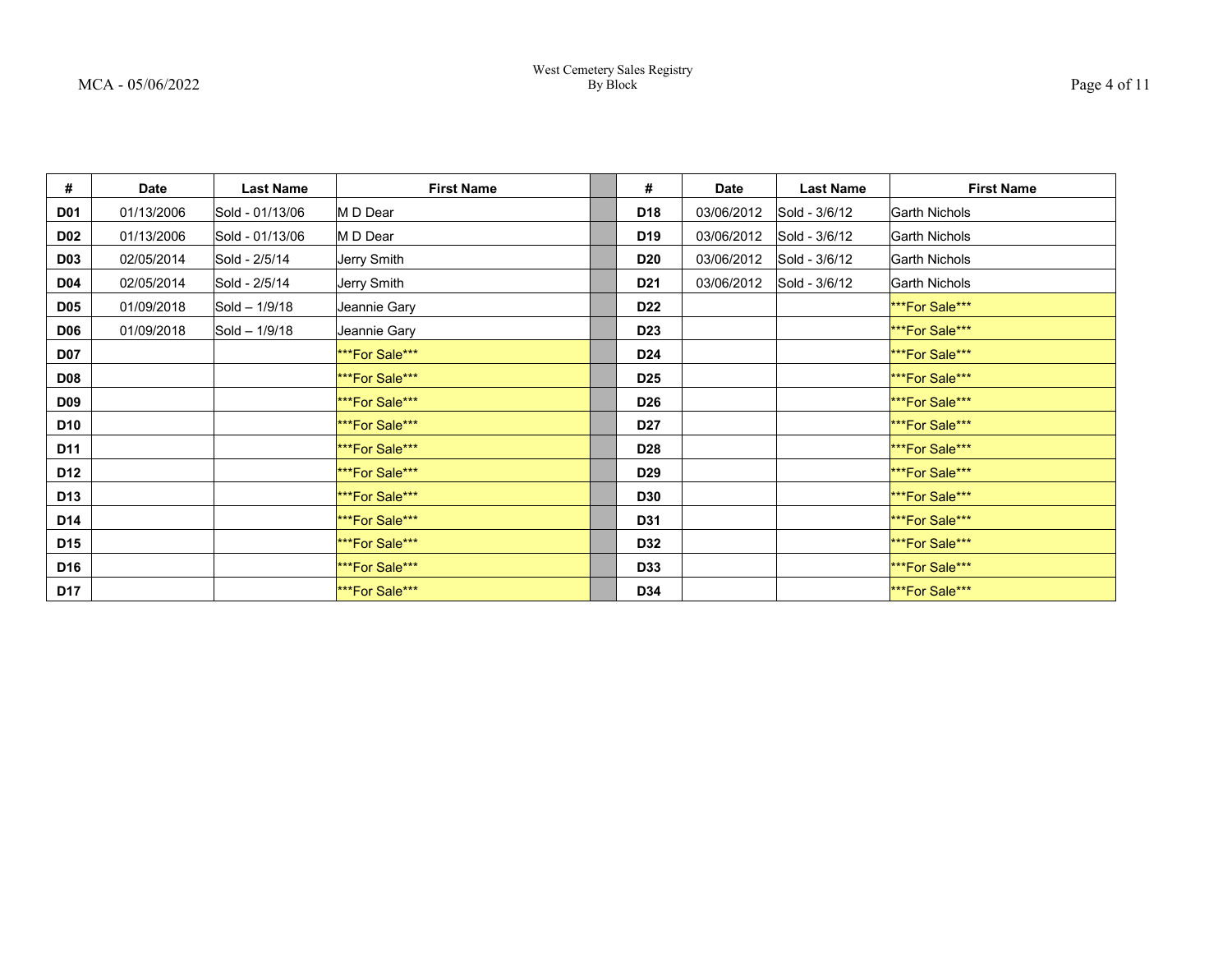| #               | <b>Date</b> | <b>Last Name</b> | <b>First Name</b>     | #               | <b>Date</b> | <b>Last Name</b> | <b>First Name</b>     |
|-----------------|-------------|------------------|-----------------------|-----------------|-------------|------------------|-----------------------|
| E01             | 03/20/2012  | Sold - 3/20/12   | Ronnie Batton         | E18             | 01/11/2006  | Sold - 1/11/06   | Fred Laird            |
| E02             | 03/20/2012  | Sold - 3/20/12   | Ronnie Batton         | E <sub>19</sub> | 01/11/2006  | Sold - 1/11/06   | Fred Laird            |
| E03             | 02/04/2015  | Sold - 2/4/15    | Curtis Boyte          | E20             | 01/11/2006  | Sold - 1/11/06   | Michael Laird         |
| E04             | 02/04/2015  | Sold - 2/4/15    | Curtis Boyte          | E21             | 11/04/2013  | Sold - 11/4/13   | Todd Booth            |
| E05             |             |                  | ***For Sale***        | E22             | 11/04/2013  | Sold - 11/4/13   | Todd Booth            |
| E06             |             |                  | <b>***For Sale***</b> | E23             |             |                  | <b>***For Sale***</b> |
| E07             |             |                  | <b>***For Sale***</b> | E24             |             |                  | <b>***For Sale***</b> |
| <b>E08</b>      |             |                  | <b>***For Sale***</b> | E25             |             |                  | <b>***For Sale***</b> |
| E09             |             |                  | <b>***For Sale***</b> | E26             |             |                  | <b>***For Sale***</b> |
| E10             |             |                  | ***For Sale***        | E27             |             |                  | <b>***For Sale***</b> |
| E11             |             |                  | ***For Sale***        | E28             |             |                  | <b>***For Sale***</b> |
| E12             |             |                  | <b>***For Sale***</b> | E29             |             |                  | <b>***For Sale***</b> |
| E <sub>13</sub> |             |                  | ***For Sale***        | E30             |             |                  | <b>***For Sale***</b> |
| E14             |             |                  | ***For Sale***        | E31             |             |                  | <b>***For Sale***</b> |
| E15             |             |                  | ***For Sale***        | E32             |             |                  | <b>***For Sale***</b> |
| E16             |             |                  | <b>***For Sale***</b> | E33             |             |                  | <b>***For Sale***</b> |
| E17             |             |                  | <b>***For Sale***</b> | E34             |             |                  | <b>***For Sale***</b> |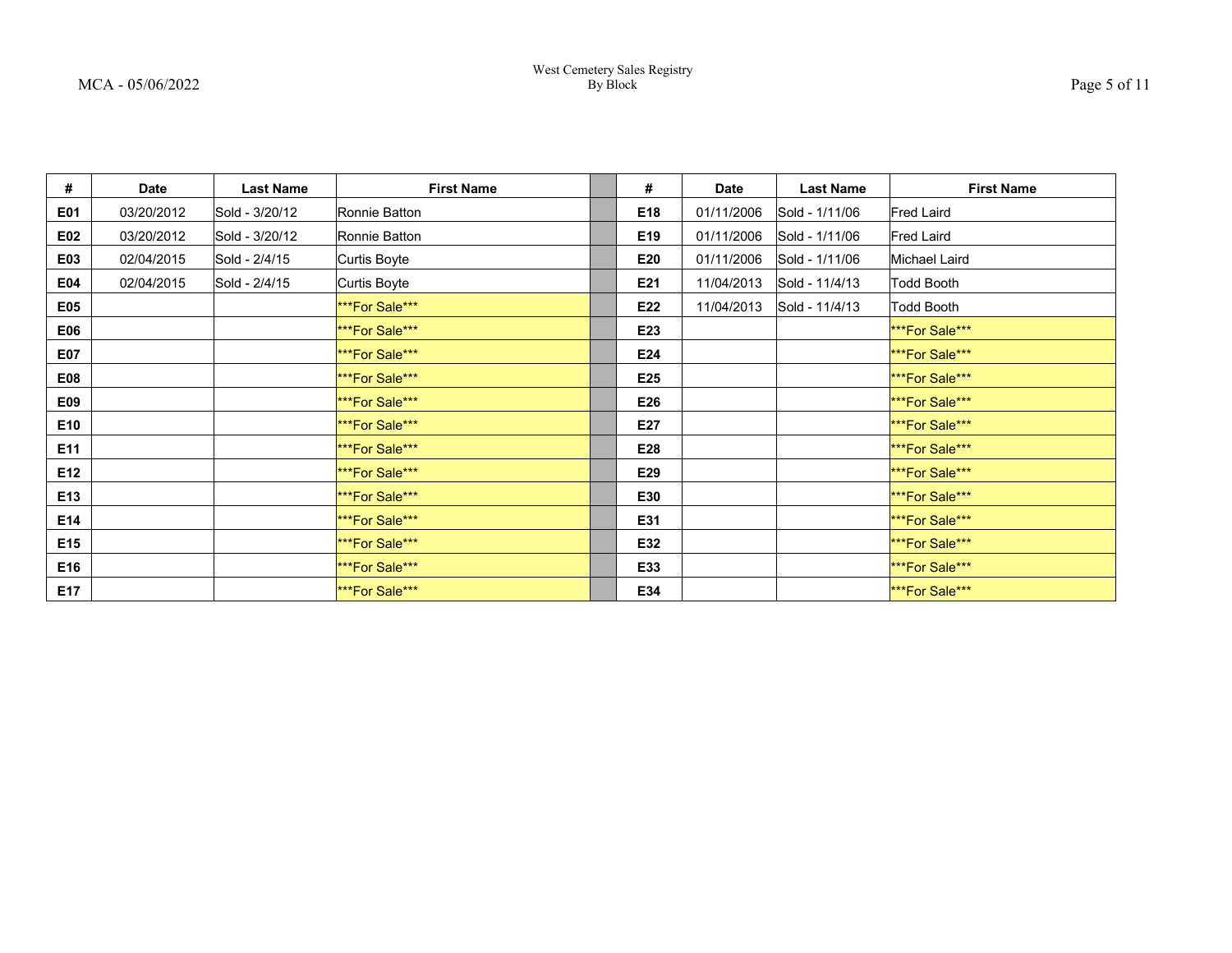| #               | <b>Date</b> | <b>Last Name</b> | <b>First Name</b>     | #               | <b>Date</b> | <b>Last Name</b> | <b>First Name</b>      |
|-----------------|-------------|------------------|-----------------------|-----------------|-------------|------------------|------------------------|
| <b>F01</b>      |             |                  | <b>***For Sale***</b> | F18             |             |                  | <b>***For Sale***</b>  |
| <b>F02</b>      |             |                  | <b>***For Sale***</b> | F <sub>19</sub> |             |                  | <b>***For Sale***</b>  |
| <b>F03</b>      |             |                  | <b>***For Sale***</b> | F20             |             |                  | <b>***For Sale***</b>  |
| <b>F04</b>      |             |                  | ***For Sale***        | F21             |             |                  | <b>***For Sale***</b>  |
| <b>F05</b>      |             |                  | <b>***For Sale***</b> | F22             | 04/03/2002  | Kees             | Jessie Ray / Mari Kees |
| <b>F06</b>      |             |                  | <b>***For Sale***</b> | F23             |             |                  | <b>***For Sale***</b>  |
| <b>F07</b>      |             |                  | <b>***For Sale***</b> | F24             |             |                  | <b>***For Sale***</b>  |
| <b>F08</b>      |             |                  | <b>***For Sale***</b> | F <sub>25</sub> |             |                  | <b>***For Sale***</b>  |
| <b>F09</b>      |             |                  | ***For Sale***        | F26             |             |                  | <b>***For Sale***</b>  |
| F10             |             |                  | ***For Sale***        | F <sub>27</sub> |             |                  | <b>***For Sale***</b>  |
| F11             |             |                  | ***For Sale***        | F28             |             |                  | <b>***For Sale***</b>  |
| F12             |             |                  | <b>***For Sale***</b> | F29             |             |                  | <b>***For Sale***</b>  |
| F13             |             |                  | <b>***For Sale***</b> | F30             |             |                  | <b>***For Sale***</b>  |
| F14             |             |                  | <b>***For Sale***</b> | <b>F31</b>      |             |                  | <b>***For Sale***</b>  |
| F <sub>15</sub> |             |                  | <b>***For Sale***</b> | F32             |             |                  | <b>***For Sale***</b>  |
| F16             | 11/04/2013  | Sold - 11/4/13   | Ann & Ellis Booth     | F33             |             |                  | <b>***For Sale***</b>  |
| F17             | 11/04/2013  | Sold - 11/4/13   | Ann & Ellis Booth     | F34             |             |                  | ***For Sale***         |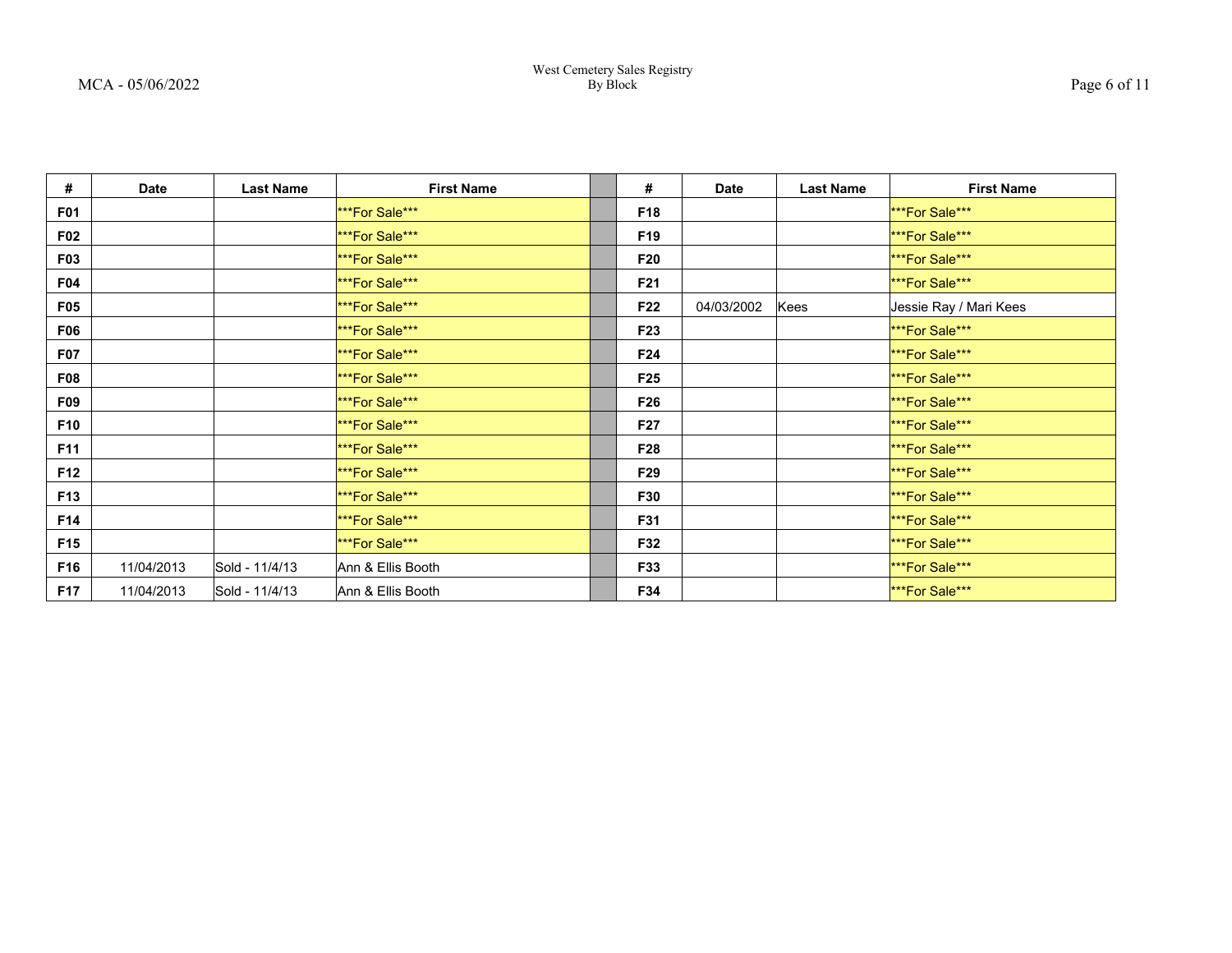| #   | <b>Date</b> | <b>Last Name</b> | <b>First Name</b>     | #   | Date       | <b>Last Name</b> | <b>First Name</b>     |
|-----|-------------|------------------|-----------------------|-----|------------|------------------|-----------------------|
| G01 | 11/20/2009  | Olsen            | Ann Dukes             | G18 | 07/25/2014 | Sold - 7/25/14   | Peggy Ann Hard        |
| G01 | 11/21/2009  | Sold - 11/21/09  | Bjorn Olsen           | G19 |            |                  | <b>***For Sale***</b> |
| G02 | 11/21/2009  | Sold - 11/21/09  | Bjorn Olsen           | G20 |            |                  | <b>***For Sale***</b> |
| G03 | 04/02/2018  | $Sold - 4/2/18$  | John Wilkerson        | G21 | 04/28/2009 | Sold - 4/28/09   | Nancy Hard            |
| G04 | 04/02/2018  | $Sold - 4/2/18$  | John Wilkerson        | G22 | 01/15/2009 | Hard             | <b>Billy Ray</b>      |
| G05 | 04/02/2018  | Sold - 4/2/18    | John Wilkerson        | G22 | 04/28/2009 | Sold - 4/28/09   | Nancy Hard            |
| G06 | 04/02/2018  | Sold - 4/2/18    | John Wilkerson        | G23 | 10/04/2016 | Sold - 10/4/16   | James M Cook          |
| G07 |             |                  | <b>***For Sale***</b> | G24 | 10/04/2016 | Sold - 10/4/16   | James M Cook          |
| G08 |             |                  | <b>***For Sale***</b> | G25 | 08/22/2017 | Sold - 8/22/17   | Cands Blount          |
| G09 |             |                  | <b>***For Sale***</b> | G26 |            |                  | <b>***For Sale***</b> |
| G10 |             |                  | ***For Sale***        | G27 |            |                  | <b>***For Sale***</b> |
| G11 |             |                  | ***For Sale***        | G28 |            |                  | <b>***For Sale***</b> |
| G12 |             |                  | ***For Sale***        | G29 |            |                  | <b>***For Sale***</b> |
| G13 |             |                  | ***For Sale***        | G30 |            |                  | <b>***For Sale***</b> |
| G14 |             |                  | ***For Sale***        | G31 |            |                  | <b>***For Sale***</b> |
| G15 |             |                  | <b>***For Sale***</b> | G32 |            |                  | <b>***For Sale***</b> |
| G16 |             |                  | <b>***For Sale***</b> | G33 |            |                  | <b>***For Sale***</b> |
| G17 |             |                  | <b>***For Sale***</b> | G34 |            |                  | <b>***For Sale***</b> |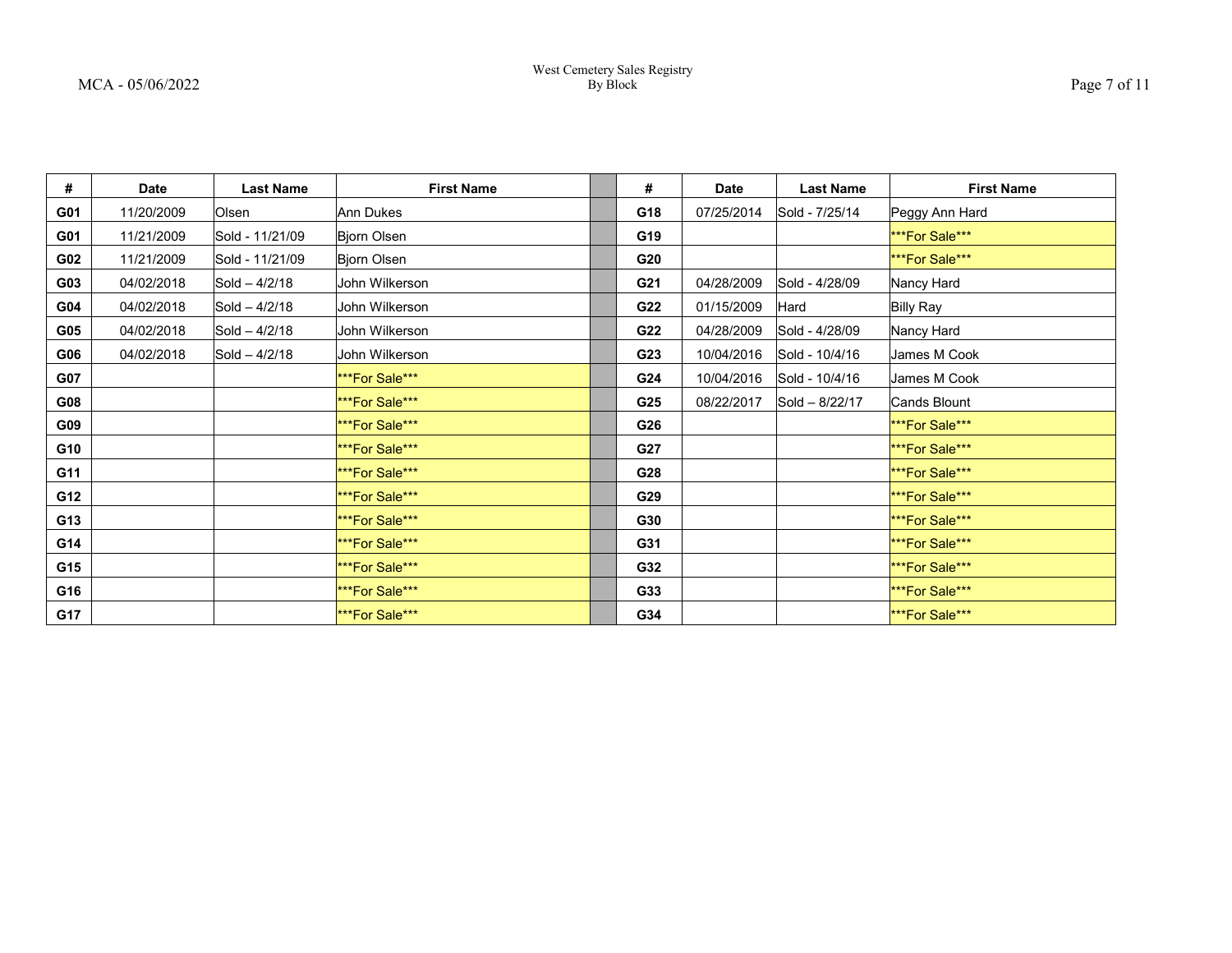| #               | <b>Date</b> | <b>Last Name</b> | <b>First Name</b>     | #               | <b>Date</b> | <b>Last Name</b> | <b>First Name</b>      |
|-----------------|-------------|------------------|-----------------------|-----------------|-------------|------------------|------------------------|
| H01             | 03/02/2009  | Sold - 3/2/09    | Ben Palmer            | H <sub>18</sub> | 10/15/2007  | Sold - 10/15/07  | Wade & Lynn Stephenson |
| H <sub>02</sub> |             |                  | <b>***For Sale***</b> | H <sub>19</sub> | 10/15/2007  | Sold - 10/15/07  | Wade & Lynn Stephenson |
| H <sub>03</sub> |             |                  | <b>***For Sale***</b> | H20             |             |                  | <b>***For Sale***</b>  |
| H04             |             |                  | <b>***For Sale***</b> | H <sub>21</sub> |             |                  | ***For Sale***         |
| H05             |             |                  | <b>***For Sale***</b> | H <sub>22</sub> |             |                  | <b>***For Sale***</b>  |
| <b>H06</b>      |             |                  | <b>***For Sale***</b> | H23             |             |                  | ***For Sale***         |
| H07             |             |                  | <b>***For Sale***</b> | H <sub>24</sub> |             |                  | <b>***For Sale***</b>  |
| <b>H08</b>      |             |                  | <b>***For Sale***</b> | H <sub>25</sub> |             |                  | <b>***For Sale***</b>  |
| H09             |             |                  | <b>***For Sale***</b> | H <sub>26</sub> |             |                  | <b>***For Sale***</b>  |
| H <sub>10</sub> |             |                  | <b>***For Sale***</b> | H <sub>27</sub> |             |                  | ***For Sale***         |
| H <sub>11</sub> |             |                  | <b>***For Sale***</b> | H28             |             |                  | ***For Sale***         |
| H <sub>12</sub> |             |                  | <b>***For Sale***</b> | H <sub>29</sub> |             |                  | <b>***For Sale***</b>  |
| H <sub>13</sub> |             |                  | <b>***For Sale***</b> | H30             |             |                  | ***For Sale***         |
| H <sub>14</sub> |             |                  | ***For Sale***        | H31             |             |                  | ***For Sale***         |
| H <sub>15</sub> |             |                  | ***For Sale***        | H32             |             |                  | ***For Sale***         |
| H16             |             |                  | ***For Sale***        | H33             |             |                  | Sarah Carter           |
| H <sub>17</sub> |             |                  | <b>***For Sale***</b> | H34             |             |                  | Sarah Carter           |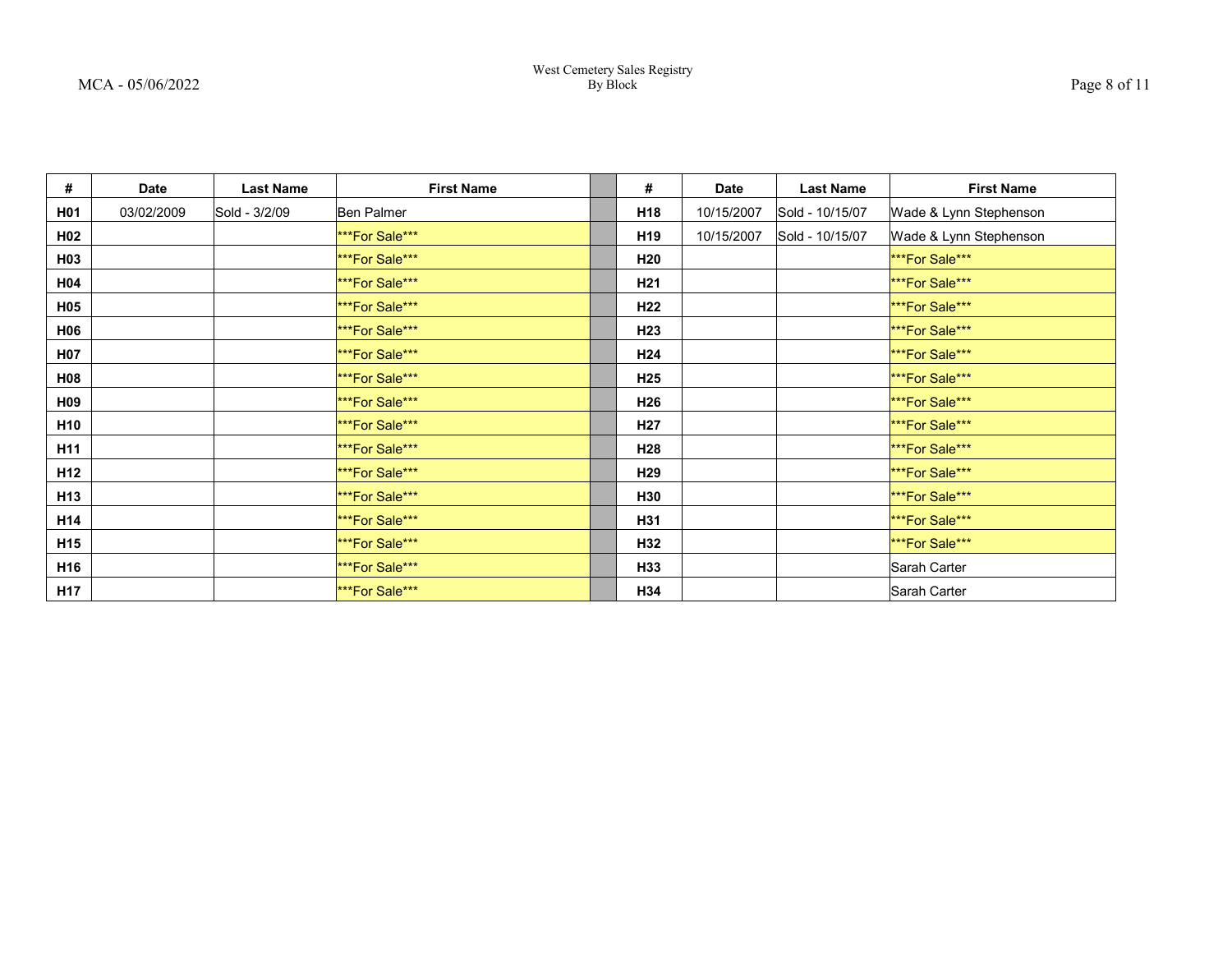| #   | <b>Date</b> | <b>Last Name</b> | <b>First Name</b>     | #   | <b>Date</b> | <b>Last Name</b>   | <b>First Name</b>      |
|-----|-------------|------------------|-----------------------|-----|-------------|--------------------|------------------------|
| 101 | 05/21/2010  | Sold - 5/21/10   | David Riley           | 118 | 03/20/2012  | Sold - 3/20/12     | Gerald & Rhonda Hollan |
| 102 | 05/21/2010  | Sold - 5/21/10   | David Riley           | 119 | 03/20/2012  | Sold - 3/20/12     | Gerald & Rhonda Hollan |
| 103 | 08/03/2020  | Sold - 8/3/2020  | Wayne Batton          | 120 | 03/21/2022  | Sold - 3/21/22     | <b>Bobby Sumrall</b>   |
| 104 | 08/03/2020  | Sold - 8/3/2020  | Wayne Batton          | 121 | 03/21/2022  | $ Sold - 3/21/22 $ | <b>Bobby Sumrall</b>   |
| 105 | 08/03/2020  | Sold - 8/3/2020  | <b>Wayne Batton</b>   | 122 | 03/21/2022  | $Sold - 3/21/22$   | <b>Billy Sumrall</b>   |
| 106 | 08/03/2020  | Sold - 8/3/2020  | <b>Wayne Batton</b>   | 123 |             |                    | <b>***For Sale***</b>  |
| 107 |             |                  | ***For Sale***        | 124 |             |                    | <b>***For Sale***</b>  |
| 108 |             |                  | ***For Sale***        | 125 |             |                    | <b>***For Sale***</b>  |
| 109 |             |                  | ***For Sale***        | 126 |             |                    | <b>***For Sale***</b>  |
| 110 |             |                  | ***For Sale***        | 127 |             |                    | <b>***For Sale***</b>  |
| 111 |             |                  | ***For Sale***        | 128 |             |                    | <b>***For Sale***</b>  |
| 112 |             |                  | ***For Sale***        | 129 |             |                    | <b>***For Sale***</b>  |
| 113 |             |                  | <b>***For Sale***</b> | 130 |             |                    | <b>***For Sale***</b>  |
| 114 |             |                  | ***For Sale***        | 131 |             |                    | <b>***For Sale***</b>  |
| 115 |             |                  | ***For Sale***        | 132 |             |                    | <b>***For Sale***</b>  |
| 116 |             |                  | <b>***For Sale***</b> | 133 | 10/09/2017  | Sold - 10/9/17     | Sarah Clark            |
| 117 |             |                  | <b>***For Sale***</b> | 134 | 10/09/2017  | Sold - 10/9/17     | Sarah Clark            |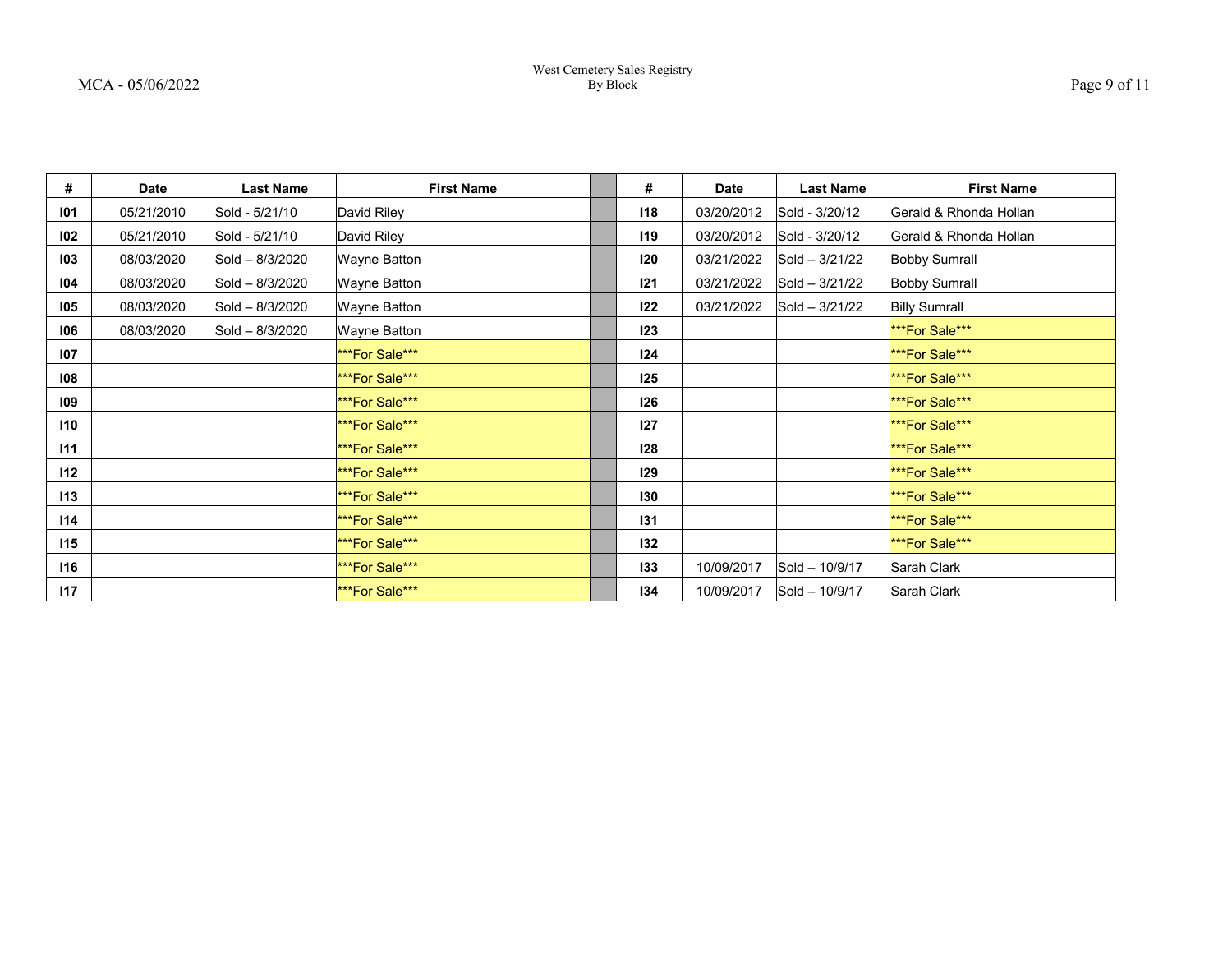| #      | <b>Date</b> | <b>Last Name</b> | <b>First Name</b>             | #          | <b>Date</b> | <b>Last Name</b> | <b>First Name</b>               |
|--------|-------------|------------------|-------------------------------|------------|-------------|------------------|---------------------------------|
| J01    | 10/02/2012  | Sold - 10/2/12   | Lee Ann Lee (J.D. Sullivan)   | J18        | 07/02/2007  | Sold - 7/2/07    | Patsy J. White (Keith Runnels)  |
| $J$ 02 | 07/21/2014  | Sold - 7/21/14   | Lance Munn                    | J19        | 12/27/2005  | Sold - 12/27/05  | Chas Rushing, Jr.               |
| J03    | 07/21/2014  | Sold - 7/21/14   | Lance Munn                    | J20        | 12/27/2005  | Sold - 12/27/05  | Chas Rushing, Jr.               |
| J04    | 04/30/2022  | Sold - 4/30/2022 | Kassie Jones & Zackary Pearce | J21        | 06/21/2008  | Rushing          | Jerry Wayne                     |
| J05    | 04/30/2022  | Sold - 4/30/2022 | Kassie Jones & Zackary Pearce | J22        | 04/03/2015  | Sold - 4/3/15    | Ruby Dilmore                    |
| J06    |             |                  | ***For Sale***                | J23        | 04/03/2015  | Sold - 4/3/15    | Ruby Dilmore                    |
| JO7    |             |                  | ***For Sale***                | J24        | 04/03/2015  | Sold - 4/3/15    | <b>Ruby Dilmore</b>             |
| J08    |             |                  | ***For Sale***                | J25        | 04/03/2015  | Sold - 4/3/15    | Ruby Dilmore                    |
| J09    |             |                  | ***For Sale***                | J26        |             |                  | <b>***For Sale***</b>           |
| J10    |             |                  | ***For Sale***                | J27        |             |                  | <b>***For Sale***</b>           |
| J11    |             |                  | ***For Sale***                | J28        |             |                  | <b>***For Sale***</b>           |
| J12    |             |                  | ***For Sale***                | J29        | 08/18/2015  | Sold - 8/18/15   | Doris Thompson                  |
| J13    |             |                  | ***For Sale***                | J30        | 08/18/2015  | Sold - 8/18/15   | Doris Thompson/ Raymond Wiggins |
| J14    |             |                  | ***For Sale***                | <b>J31</b> |             |                  | <b>***For Sale***</b>           |
| J15    |             |                  | ***For Sale***                | <b>J32</b> |             |                  | <b>***For Sale***</b>           |
| J16    |             |                  | ***For Sale***                | J33        |             |                  | <b>***For Sale***</b>           |
| J17    |             |                  | ***For Sale***                | J34        |             |                  | <b>***For Sale***</b>           |